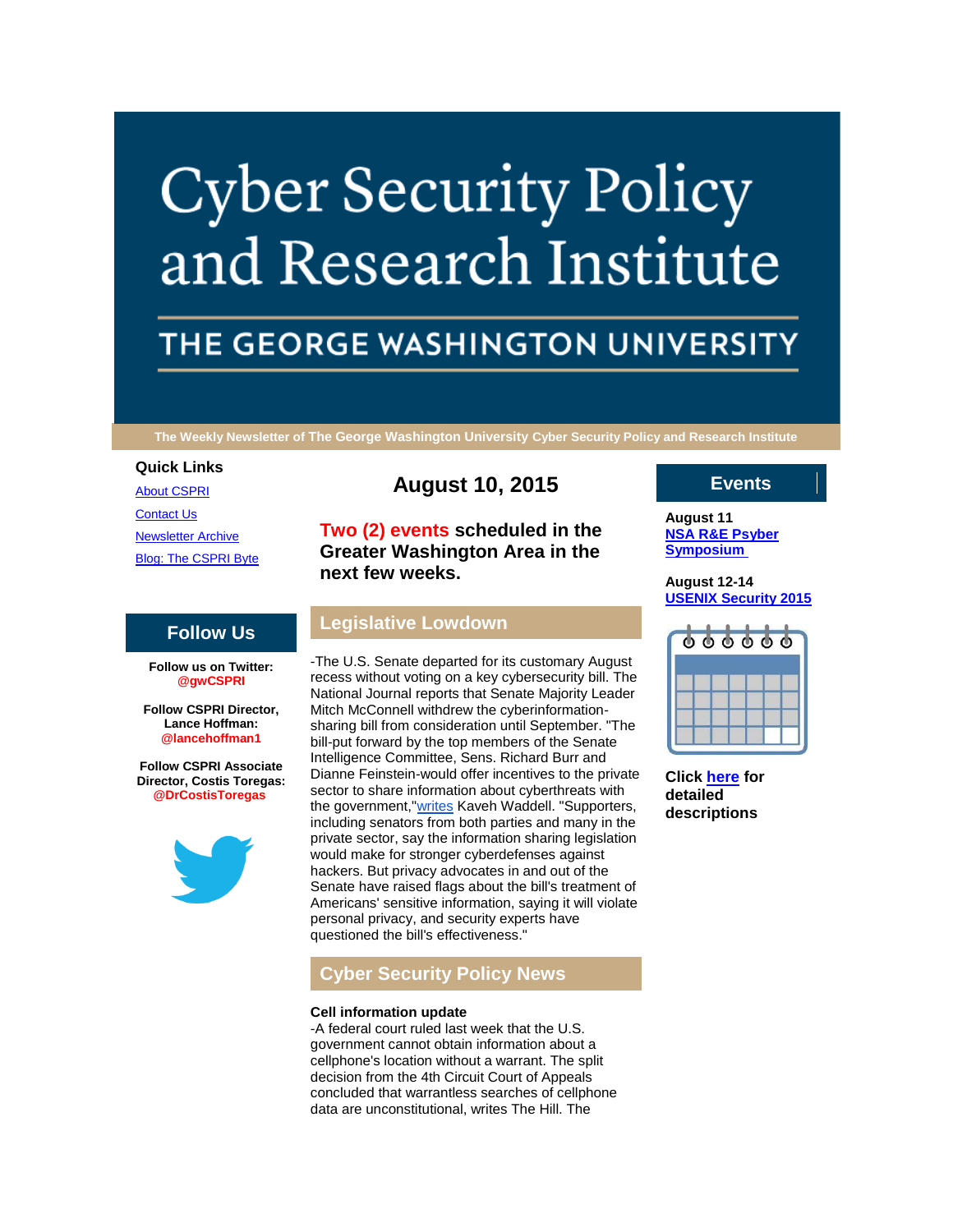decision is being called a victory for privacy advocates who have sought new protections for people's information. Julian Hattem explains the back story leading up to this decision: "Cellphone providers such as AT&T and Verizon keep records whenever cellphones exchange radio waves with a local tower," Hattem [writes.](http://r20.rs6.net/tn.jsp?f=00173OsM3GsFsV6-2rNm-KsH1Bg1P9fcYlUlbgr83-gugUhlDD-hmMq0QTLKvyd7ig7HnoT48XoD4_iUy2TDXGOO5VvFSrESknGplamSpN171gpk8G8tzyXyevXPNft41Fk-M7_DcUgSfWnlZfUnuWsV9fgUjaq58IBEdQOfY5cMWhvvI6U-OsNVGFQ0xTWRVwyIZcs_toHv3YkoRsAAEwixzuE0yGtiyNqgb3mWDSHW_57bCeMIf-llFmLa0aoxbDas5PlrHCii5EbGKDJejUiME-z2uOnEtpO&c=co6PrLUNwb7-18kO7WSM-JuljRcHsx2l7c8CNrtYPZM8ryM8XeWdnA==&ch=k3Tk6Aj4-qX-FAHAXZptSm3OSAIfv27Wr4bTHW-VqkQ-roFa64iYeA==) "Phones typically are in touch with their nearest cell tower, so a person's movement can effectively be tracked by looking at which towers a phone communicates with. Law enforcement officials relied in part on those types of records when they charged two men, Eric Jordan and Aaron Graham, in connection with a series of armed robberies in Baltimore five years ago. Police obtained court orders but not warrants to obtain location data about their phones covering a total of 221 days."

#### **Pentagon email systems go offline after detecting a hack**

-The Pentagon took its unclassified email systems offline after detecting an intrusion by alleged Russian hackers, NBC News reported last week. "According to the officials, the intrusion occurred sometime around July 25 and affected about 4,000 military and civilian personnel who work for the Joint Chiefs of Staff," NBC [wrote.](http://r20.rs6.net/tn.jsp?f=00173OsM3GsFsV6-2rNm-KsH1Bg1P9fcYlUlbgr83-gugUhlDD-hmMq0QTLKvyd7ig7znRfr6EfopVmanEfMTK7ZgkesysiYLNbm2OjuDjKe8zvwMV53XVdbhqalBI1kkJ-iRlPdUr0atTG97_0CM4OPPhooRI3Vwa5qxUfj9qvrGIIYyGRdufGLVAzFTqb3bLvqLpCQpMl5em8Mm_g0OJfmxGvB6W5EzxkmfW_AK3_Q7Ic_iXdTegdYplDfI7kGB8_vxYwvIev7CqQ4tRSAc7ElgI1m2XkVNIa&c=co6PrLUNwb7-18kO7WSM-JuljRcHsx2l7c8CNrtYPZM8ryM8XeWdnA==&ch=k3Tk6Aj4-qX-FAHAXZptSm3OSAIfv27Wr4bTHW-VqkQ-roFa64iYeA==) "The officials said the suspected Russian hackers coordinated the cyber attack via social media accounts. It's not clear whether the attack was sanctioned by the Russian government or was the work of individuals. The officials said that no classified information was seized or compromised and that only unclassified accounts and emails were hacked."

#### **"Cybersecurity Sprint"**

-The U.S. government conducted a so-called "cybersecurity sprint" last month aimed at improving Uncle Sam's security posture. According to the report, 72 percent of government computer users can only access networks there using a smart card. NextGov [reports](http://r20.rs6.net/tn.jsp?f=00173OsM3GsFsV6-2rNm-KsH1Bg1P9fcYlUlbgr83-gugUhlDD-hmMq0QTLKvyd7ig7vPbCmoFIIho-Er24m1vOXLYO-z_mzYOopxq3o8wszAridEnoW41mQxlZOWnzGJQJGYBTj-pfmQRvdbL2ez3XRuqO8PHj-A2nJjdWCQli45201FsDraUwmE_Ayz0DQ50v_0Mbam4y__6bjO7xMz38JK_yj_-noTTYi-xmqWQfnZqun5J85jRbvAKOJltrQL0tSMbFDtAZzaYTPOI21jMTp9D-1kcEoPsln4hXHq2nJCe9xJ8J8qshgD342GqGWr1a91d4BDBr0B8pVBDF5x8uQg8G6ldBXARLObGOCqyR9n8t3YxTx7hD1EWT0usmwlRsgAZMFYBmgDo=&c=co6PrLUNwb7-18kO7WSM-JuljRcHsx2l7c8CNrtYPZM8ryM8XeWdnA==&ch=k3Tk6Aj4-qX-FAHAXZptSm3OSAIfv27Wr4bTHW-VqkQ-roFa64iYeA==) that while such progress is encouraging, it also means that more than a quarter of users need only a code to access untold terabytes of sensitive federal data.

#### **New cyber law in the EU**

-Tech and Internet companies like Amazon, Cisco and Google will need to adhere to a new law in the European Union that forces them to adopt tough security measures and report serious breaches to national authorities, according to Reuters. "The socalled Network and Information Security Directive has been stuck in talks between member states and EU lawmakers because of disagreements over whether to include digital platforms such as search engines, social networks, e-commerce sites and cloud computing providers," [writesS](http://r20.rs6.net/tn.jsp?f=00173OsM3GsFsV6-2rNm-KsH1Bg1P9fcYlUlbgr83-gugUhlDD-hmMq0QTLKvyd7ig7jPHvkHBB_xj8aYru2L1TLQo41VY4d4fFRov8aMziygajOokBf8fRs5in7FSBQb1j3rKXFJP1HJbXHDrAXXFQ5i8QtumykCiFBjy44ODA32S3C41XWaCkEwz-dBmQkpVOr7xz7SGxhL2GCk5dYLxEzAno-C2XThpizs8MEdtlUkU8z5O9o0rb29olkopnz-sDqsv3IzSgJbI=&c=co6PrLUNwb7-18kO7WSM-JuljRcHsx2l7c8CNrtYPZM8ryM8XeWdnA==&ch=k3Tk6Aj4-qX-FAHAXZptSm3OSAIfv27Wr4bTHW-VqkQ-roFa64iYeA==)tephen Lam. "Members of the European Parliament want the law to only cover sectors they consider critical, such as energy, transport and finance. But after months of negotiations, digital platforms will now fall under the